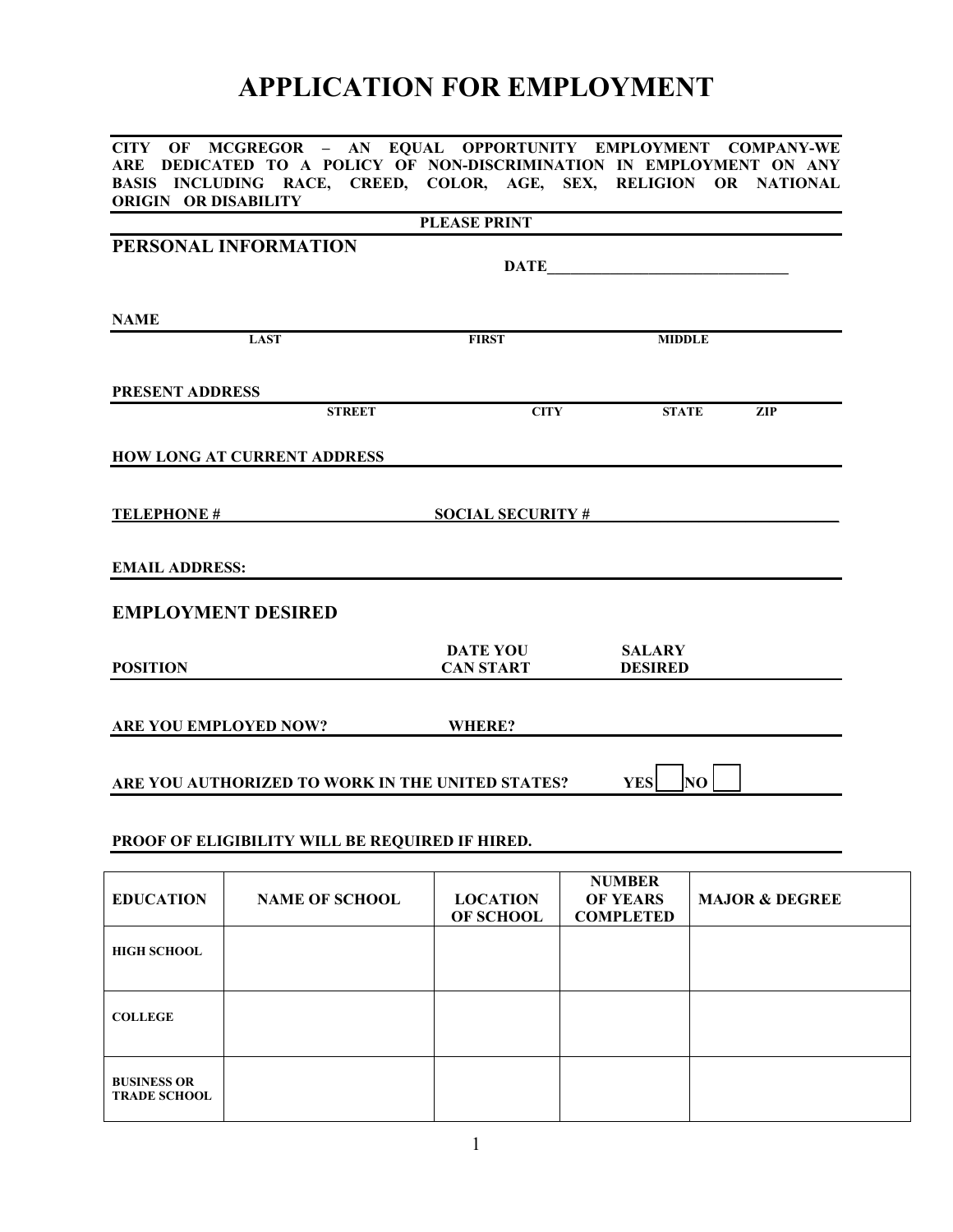Arrests, criminal charges, and convictions or other dispositions will not necessarily preclude employment, but will be considered in light of the job, the seriousness of the offense, the length of time since the offense, contact with the public, safety and security sensitive duties, and other relevant factors.

| <b>HAVE YOU BEEN ARRESTED?</b>                                                         | IF NO, CHECK HERE |  |
|----------------------------------------------------------------------------------------|-------------------|--|
|                                                                                        |                   |  |
|                                                                                        |                   |  |
| <b>CONTINUE IF THERE ARE OTHER ARRESTS:</b>                                            |                   |  |
| <u>HAVE YOU BEEN CONVICTED OF ANY CRIME?</u> IF NO, CHECK HERE                         |                   |  |
|                                                                                        |                   |  |
|                                                                                        |                   |  |
| <b>CONTINUE IF THERE ARE OTHER CONVICTIONS:</b>                                        |                   |  |
| <u>HAVE YOU EVER BEEN PLACED ON DEFERRED ADJUDICATION?</u> IF NO, CHECK HERE__________ |                   |  |
| IF YES, EXPLAIN:                                                                       |                   |  |
|                                                                                        |                   |  |
|                                                                                        |                   |  |
|                                                                                        |                   |  |
|                                                                                        |                   |  |
| ARE THERE ANY CRIMINAL CHARGES CURRENTLY PENDING AGAINST YOU? IF NO, CHECK HERE        |                   |  |
| IF YES, EXPLAIN:                                                                       |                   |  |
|                                                                                        |                   |  |
|                                                                                        |                   |  |
|                                                                                        |                   |  |
|                                                                                        |                   |  |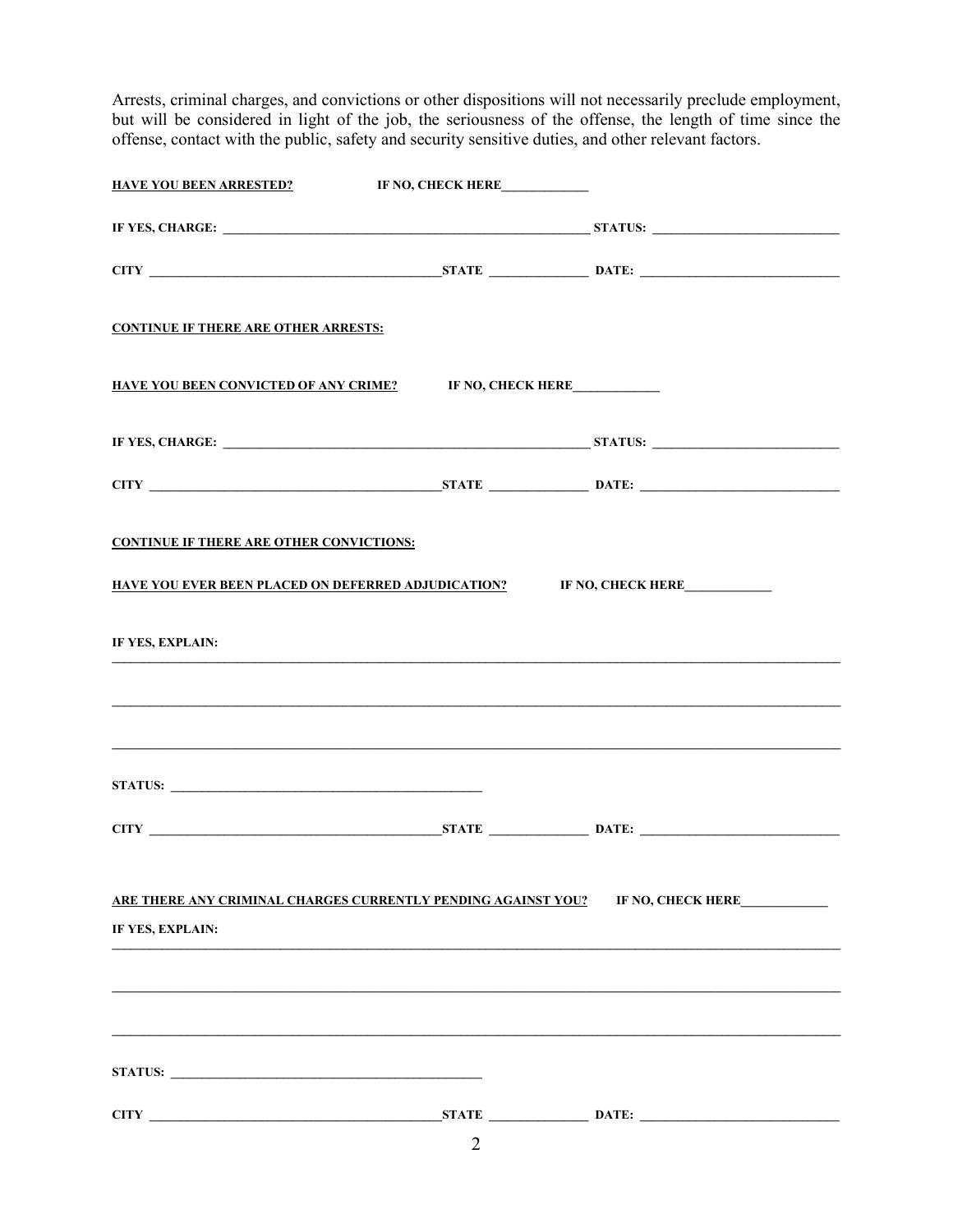| HAVE YOU EVER BEEN IN THE ARMED FORCES? _______YES ______NO                                                                                                                                                                                                                                                            |  |  |
|------------------------------------------------------------------------------------------------------------------------------------------------------------------------------------------------------------------------------------------------------------------------------------------------------------------------|--|--|
| ARE YOU NOW A MEMBER OF THE NATIONAL GUARD? _______YES ______NO                                                                                                                                                                                                                                                        |  |  |
|                                                                                                                                                                                                                                                                                                                        |  |  |
|                                                                                                                                                                                                                                                                                                                        |  |  |
| STATE OF ISSUE COMMERCIAL (CDL)                                                                                                                                                                                                                                                                                        |  |  |
| EXPIRATION DATE OF LICENSE                                                                                                                                                                                                                                                                                             |  |  |
| HAVE YOU EVER HAD YOUR LICENSE SUSPENDED OR REVOKED? _____ YES ______ NO<br>IF "YES"<br>EXPLAIN: The contract of the contract of the contract of the contract of the contract of the contract of the contract of the contract of the contract of the contract of the contract of the contract of the contract of the c |  |  |
|                                                                                                                                                                                                                                                                                                                        |  |  |
|                                                                                                                                                                                                                                                                                                                        |  |  |

## **WORK EXPERIENCE: LIST BELOW YOUR LAST FOUR EMPLOYERS STARTING WITH THE MOST RECENT**

| <b>POSITION</b> | <b>SALARY</b> | <b>DATES</b><br><b>TO AND FROM</b> | <b>REASON FOR LEAVING</b> |
|-----------------|---------------|------------------------------------|---------------------------|
|                 |               |                                    |                           |
|                 |               |                                    |                           |
|                 |               |                                    |                           |
|                 |               |                                    |                           |
|                 |               |                                    |                           |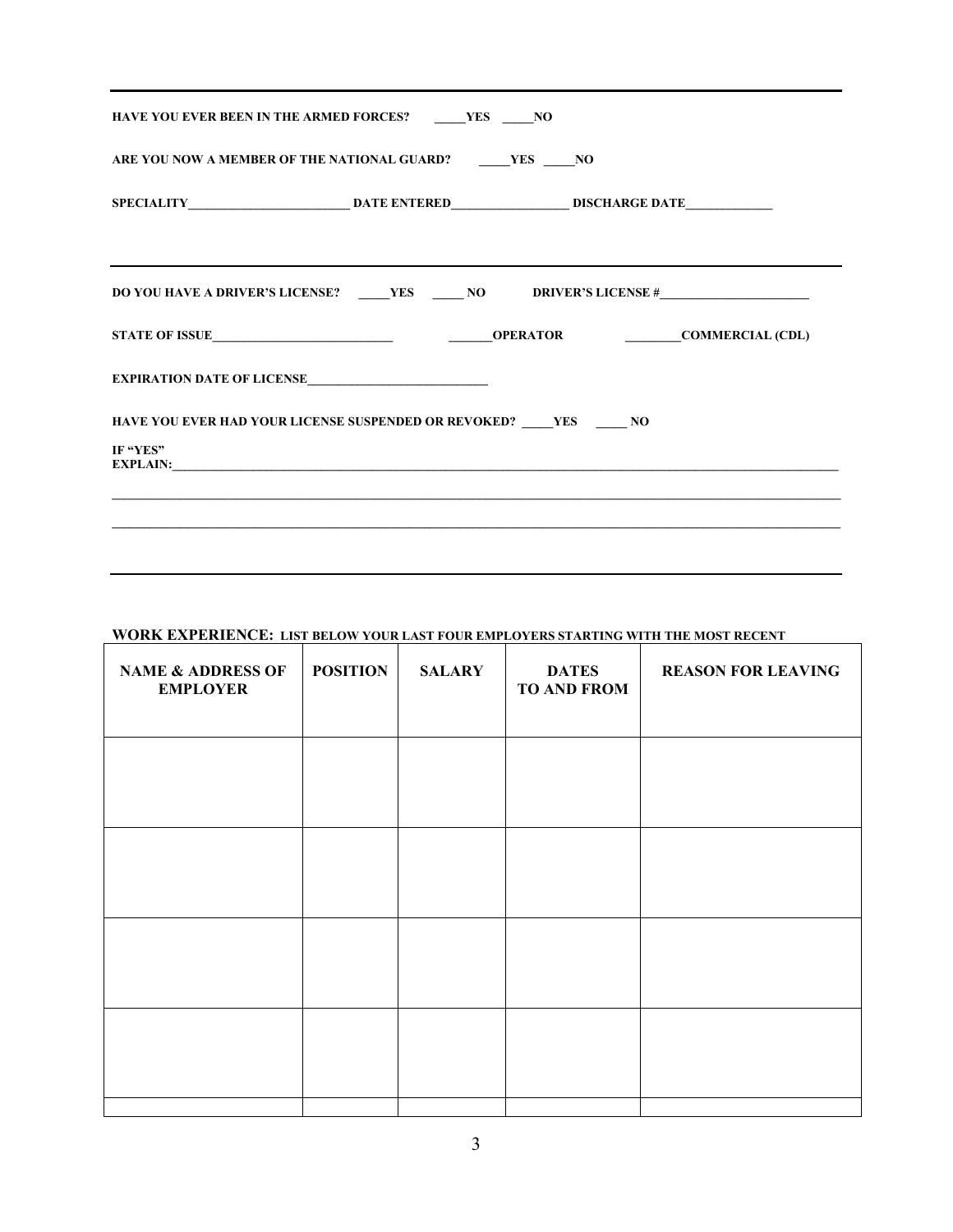## **REFERENCE: PLEASE LIST THREE WORK RELATED REFERENCES OTHER THAN RELATIVES**

| TELEPHONE # |
|-------------|
|             |
|             |
|             |
|             |
|             |
|             |
|             |

## **IN CASE OF AN EMERGENCY NOTIFY:**

**NAME** ADDRESS TELEPHONE NUMBER

**PLEASE USE THIS SPACE TO ELABORATE ON ANY BACKGROUND, EXPERIENCE, OR QUALIFICATIONS THAT YOU BELIEVE SHOULD BE CONSIDERED IN EVALUATING YOUR QUALIFICATIONS FOR EMPLOYMENT. YOU MAY INCLUDE HOBBIES, VOLUNTEER EXPERIENCE, AND OTHER ACTIVITIES YOU BELIEVE RELEVANT. PLEASE OMIT ANY INFORMATION THAT WOULD DISCLOSE YOUR RACE, GENDER, AGE, MARITAL STATUS, ETHNIC ORIGIN, RELIGIOUS OR POLITICAL AFFILIATIONS, OR DISABILITY.**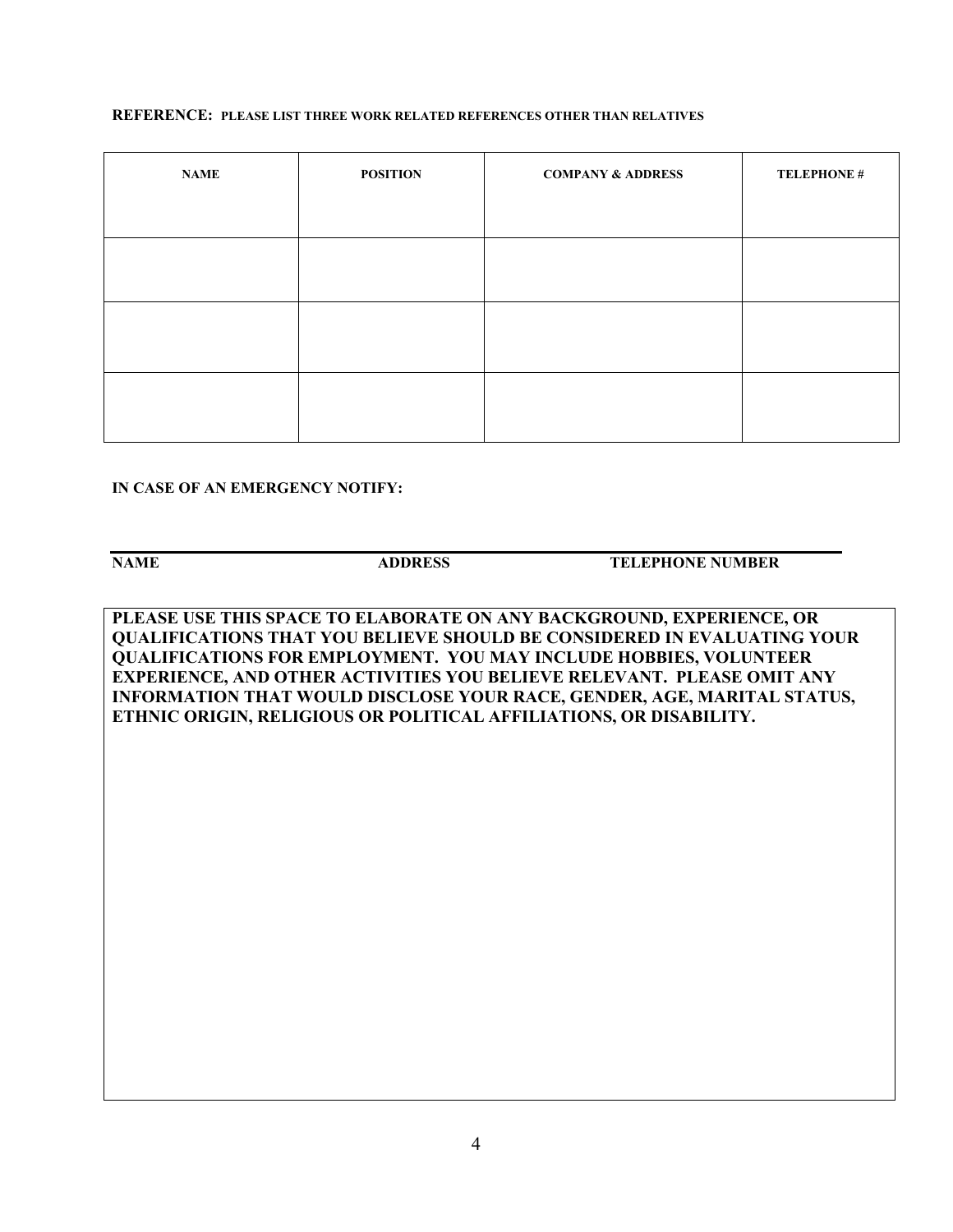**I hereby authorize and request any and all of my former employers and any other person, firm or corporation to furnish any and all information concerning my work history, work performance, disciplinary actions, suspensions, terminations, personal background, criminal history, character, general reputation, personal characteristics and mode of living, and I hereby release each such employer or other person, firm or corporation from any and all liability by reason of furnishing the requested information. For some positions, an applicant may be required to provide a release for the city to receive credit history information.**

**I understand that if employed: 1) any misrepresentation or omission of facts requested in this application is cause for dismissal; and 2) my employment is for no definite period and I may, regardless of the date of payment of my wages and salary, be terminated at any time without prior notice.**

**DATE\_\_\_\_\_\_\_\_\_\_\_\_\_\_\_\_\_\_\_\_\_ SIGNATURE OF APPLICANT\_\_\_\_\_\_\_\_\_\_\_\_\_\_\_\_\_\_\_\_\_\_\_\_\_\_\_\_\_\_\_\_\_\_\_\_\_**